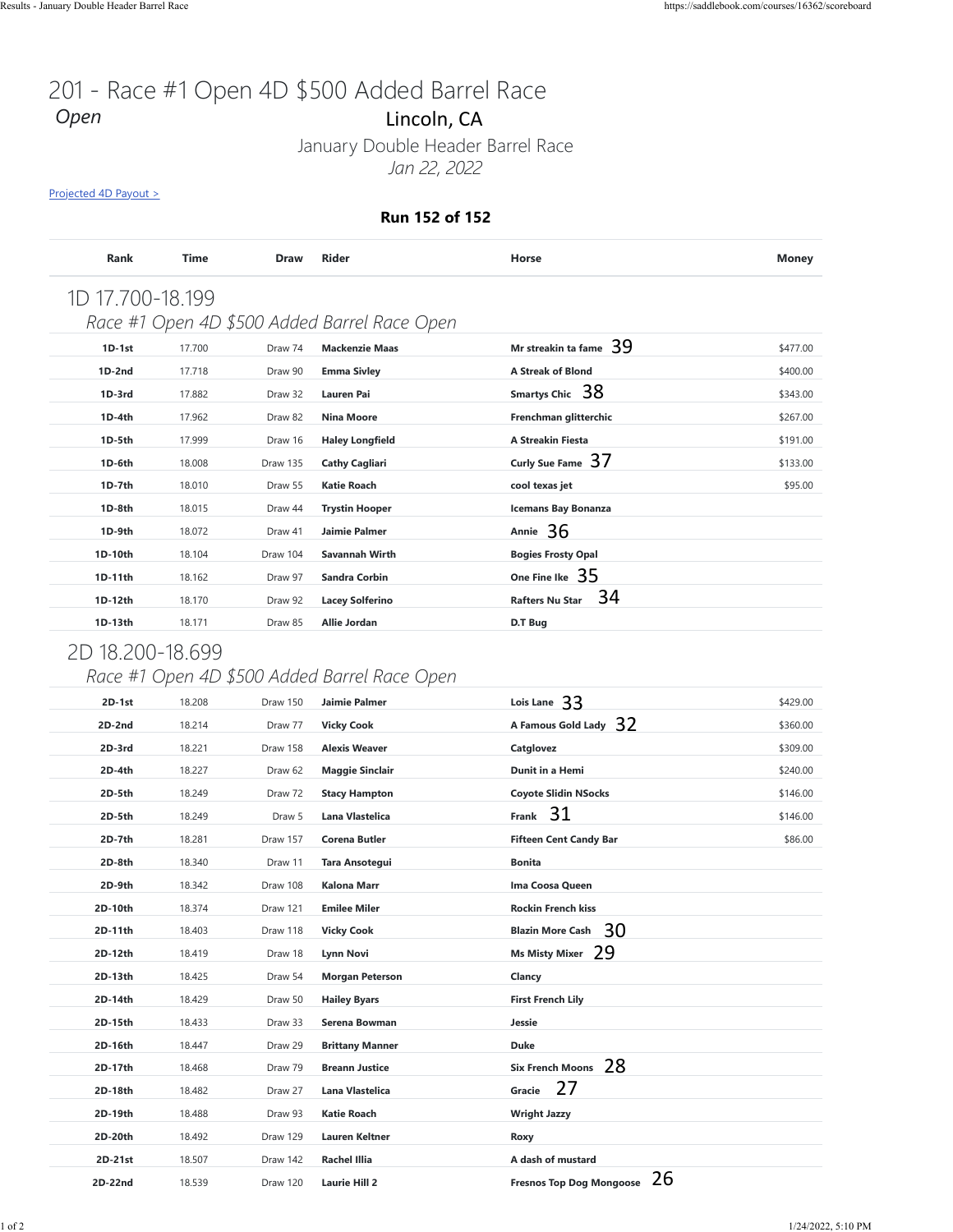| <b>Sherry Keltner</b><br>$2D-23rd$<br>Draw 132<br><b>CPM Paid N Cash - Toaster</b><br>18.553<br>$2D-24th$<br>18.561<br>Draw 49<br><b>Brynn Mason</b><br><b>Brandy</b><br>Draw 143<br>Awesome Deck of Cash<br>2D-25th<br>18.624<br>Kalona Marr<br>sumy 25<br>$2D-26th$<br>18.658<br>Draw 107<br>Savannah Kampmann<br>$2D-27th$<br>Draw 24<br><b>Dash for Perry</b><br>18.667<br><b>Lacey Bullivant</b><br>18.684<br>$2D-28th$<br>Draw 69<br><b>Sue Bartow</b><br><b>Isle Master A Disco</b><br>$2D-28th$<br>Draw 98<br><b>Bristol Bullivant</b><br>RCMISGOLD<br>18.684<br>$\copyright$<br>$2$ of $2$<br>1/24/2022, 5:10 PM | Rank | $\mathop{\mathsf{Time}}$ | Draw | Rider | Horse | <b>Money</b> |
|---------------------------------------------------------------------------------------------------------------------------------------------------------------------------------------------------------------------------------------------------------------------------------------------------------------------------------------------------------------------------------------------------------------------------------------------------------------------------------------------------------------------------------------------------------------------------------------------------------------------------|------|--------------------------|------|-------|-------|--------------|
|                                                                                                                                                                                                                                                                                                                                                                                                                                                                                                                                                                                                                           |      |                          |      |       |       |              |
|                                                                                                                                                                                                                                                                                                                                                                                                                                                                                                                                                                                                                           |      |                          |      |       |       |              |
|                                                                                                                                                                                                                                                                                                                                                                                                                                                                                                                                                                                                                           |      |                          |      |       |       |              |
|                                                                                                                                                                                                                                                                                                                                                                                                                                                                                                                                                                                                                           |      |                          |      |       |       |              |
|                                                                                                                                                                                                                                                                                                                                                                                                                                                                                                                                                                                                                           |      |                          |      |       |       |              |
|                                                                                                                                                                                                                                                                                                                                                                                                                                                                                                                                                                                                                           |      |                          |      |       |       |              |
|                                                                                                                                                                                                                                                                                                                                                                                                                                                                                                                                                                                                                           |      |                          |      |       |       |              |
|                                                                                                                                                                                                                                                                                                                                                                                                                                                                                                                                                                                                                           |      |                          |      |       |       |              |
|                                                                                                                                                                                                                                                                                                                                                                                                                                                                                                                                                                                                                           |      |                          |      |       |       |              |
|                                                                                                                                                                                                                                                                                                                                                                                                                                                                                                                                                                                                                           |      |                          |      |       |       |              |
|                                                                                                                                                                                                                                                                                                                                                                                                                                                                                                                                                                                                                           |      |                          |      |       |       |              |
|                                                                                                                                                                                                                                                                                                                                                                                                                                                                                                                                                                                                                           |      |                          |      |       |       |              |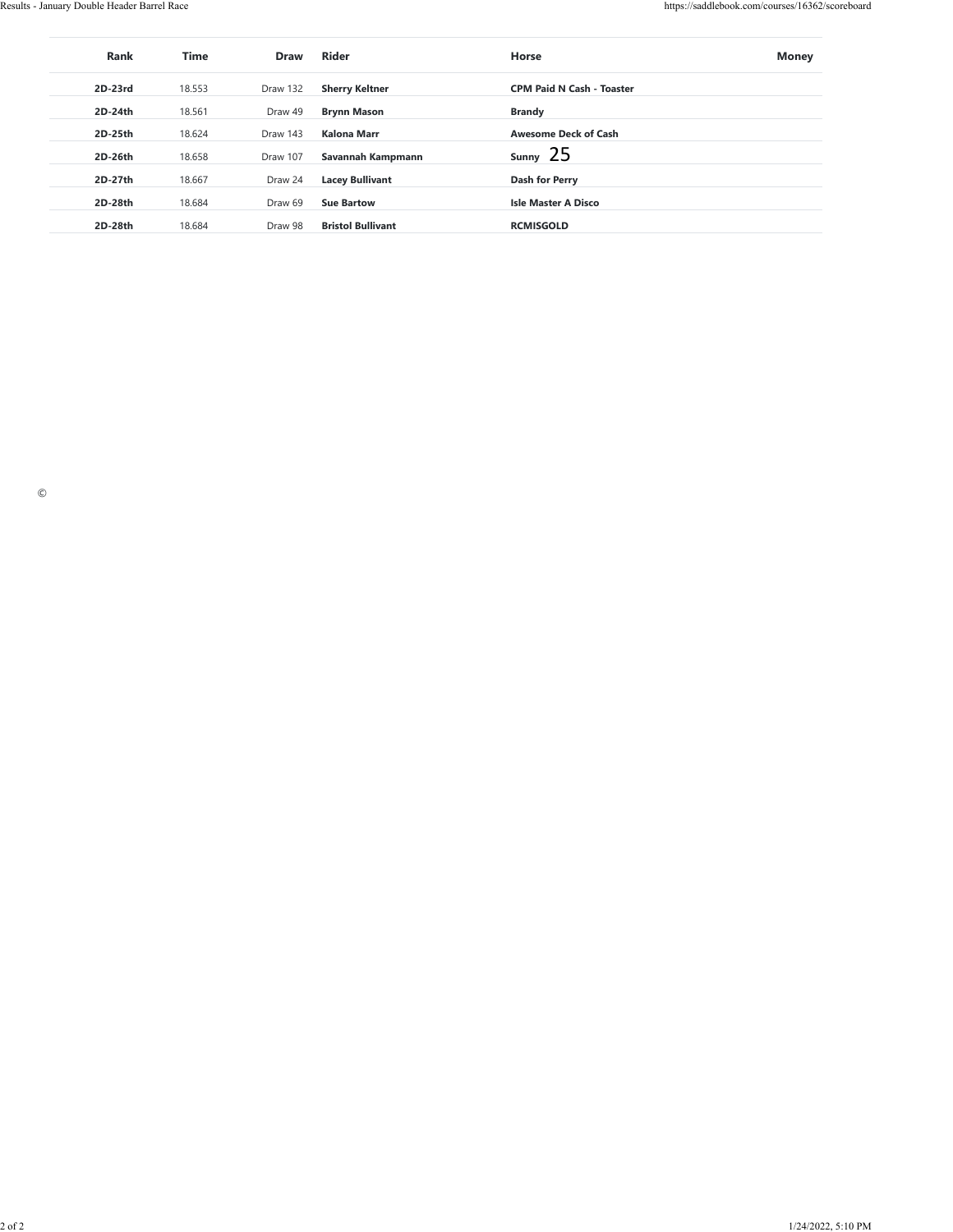### January Double Header Barrel Race *Jan 22, 2022*

[Projected 4D Payout >](https://saddlebook.com/courses/16362/scoreboard?division_number=3#payout-projection-16362)

#### **Run 152 of 152**

|                  |        |          |                                              |                                  | <b>Money</b> |
|------------------|--------|----------|----------------------------------------------|----------------------------------|--------------|
| 3D 18.700-19.699 |        |          |                                              |                                  |              |
|                  |        |          | Race #1 Open 4D \$500 Added Barrel Race Open |                                  |              |
| 3D-1st           | 18.716 | Draw 136 | <b>Chelsea Mclaughlin</b>                    | <b>Sheza Snazzy Chick</b>        | \$365.00     |
| 3D-2nd           | 18.734 | Draw 103 | Krystle Wolcott                              | <b>Dusty</b>                     | \$307.00     |
| 3D-3rd           | 18.759 | Draw 59  | <b>Hailey Raney</b>                          | <b>Brandi Boonsmal</b>           | \$263.00     |
| 3D-4th           | 18.788 | Draw 42  | <b>Emma Sivley</b>                           | The Check is Mine                | \$205.00     |
| 3D-5th           | 18.795 | Draw 101 | <b>Leah Gibbs</b>                            | <b>Running U Sunny Day</b>       | \$146.00     |
| 3D-6th           | 18.800 | Draw 110 | <b>Madison Eide</b>                          | Catarina Fame                    | \$102.00     |
| 3D-7th           | 18.811 | Draw 36  | <b>Breelynn Demott</b>                       | <b>High in patience</b>          | \$73.00      |
| 3D-8th           | 18.820 | Draw 115 | <b>Nina Moore</b>                            | <b>Blue Knight Special</b>       |              |
| 3D-8th           | 18.820 | Draw 35  | MaKayla Ogden                                | Lena $24$                        |              |
| 3D-10th          | 18.829 | Draw 156 | <b>Triniti Freudenberg</b>                   | Catch Kelly's opener 23          |              |
| 3D-11th          | 18.830 | Draw 70  | <b>Vicky Collins</b>                         | 22<br><b>Flomaster</b>           |              |
| 3D-12th          | 18.931 | Draw 17  | <b>Patrice Stewart</b>                       | <b>Sixes Gold Request</b>        |              |
| 3D-13th          | 19.025 | Draw 47  | <b>Aleasha Barnes</b>                        | StruttinButchCassidy 21          |              |
| 3D-14th          | 19.048 | Draw 75  | Seanna Jackson                               | <b>Cats Trimmer N Cash</b>       |              |
| 3D-15th          | 19.055 | Draw 76  | <b>Brooke Hanson</b>                         | <b>Strip</b>                     |              |
| 3D-16th          | 19.074 | Draw 133 | <b>Krystle Wolcott</b>                       | <b>Win Calls The Heart</b>       |              |
| 3D-17th          | 19.129 | Draw 28  | <b>Kamryn Wadkins</b>                        | Lucifer                          |              |
| 3D-18th          | 19.153 | Draw 91  | Kathleen Jordan                              | I'll be rockin $20$              |              |
| 3D-19th          | 19.158 | Draw 48  | <b>Laurie Riolo</b>                          | A Dare Spark                     |              |
| 3D-20th          | 19.193 | Draw 88  | <b>Suzanne Harmon</b>                        | 19<br><b>Custom Made Runner</b>  |              |
| 3D-21st          | 19.213 | Draw 83  | <b>Andrea Convery</b>                        | <b>What About Tim</b>            |              |
| 3D-22nd          | 19.258 | Draw 89  | <b>Rylan Gardner</b>                         | <b>Noodle</b>                    |              |
| 3D-23rd          | 19.325 | Draw 40  | <b>Cassandra Blevins</b>                     | Sassy 18                         |              |
| 3D-24th          | 19.350 | Draw 105 | <b>Abbi Watson</b>                           | Non stop dancin                  |              |
| 3D-25th          | 19.365 | Draw 37  | <b>Paisley Dornan</b>                        | -17<br>Spider                    |              |
| 3D-26th          | 19.388 | Draw 96  | <b>Karen Casto</b>                           | Jettin Kool Kat                  |              |
| 3D-27th          | 19.391 | Draw 80  | <b>Allison Clouse</b>                        | 16<br><b>HashtagImAFrenchGuy</b> |              |
| 3D-28th          | 19.395 | Draw 112 | Jenny Kuykendall                             | Tulip $15$                       |              |
| 3D-29th          | 19.412 | Draw 31  | <b>Kylie Phelps</b>                          | <b>Money</b>                     |              |
| 3D-30th          | 19.422 | Draw 3   | Savanah Gulden                               | Voodoo                           |              |
| 3D-31st          | 19.430 | Draw 8   | <b>Angelina Carrion</b>                      | <b>GW Honky Tonk Boozer</b>      |              |
| 3D-32nd          | 19.445 | Draw 131 | <b>Addy Sarasy</b>                           | Hoola                            |              |
| 3D-32nd          | 19.445 | Draw 111 | <b>Julia Howard</b>                          | Jenos Red Ryder                  |              |
| 3D-34th          | 19.487 | Draw 147 | Kayla Gwin                                   | Dolled up conclusion             |              |
| 3D-35th          | 19.517 | Draw 141 | Kylah Keltner                                | Cashenova                        |              |
| 3D-36th          | 19.526 | Draw 117 | <b>Riata Chappell</b>                        | Missy                            |              |
| 3D-37th          | 19.582 | Draw 14  | Victoria Rosa                                | <b>Terrible Turbo</b>            |              |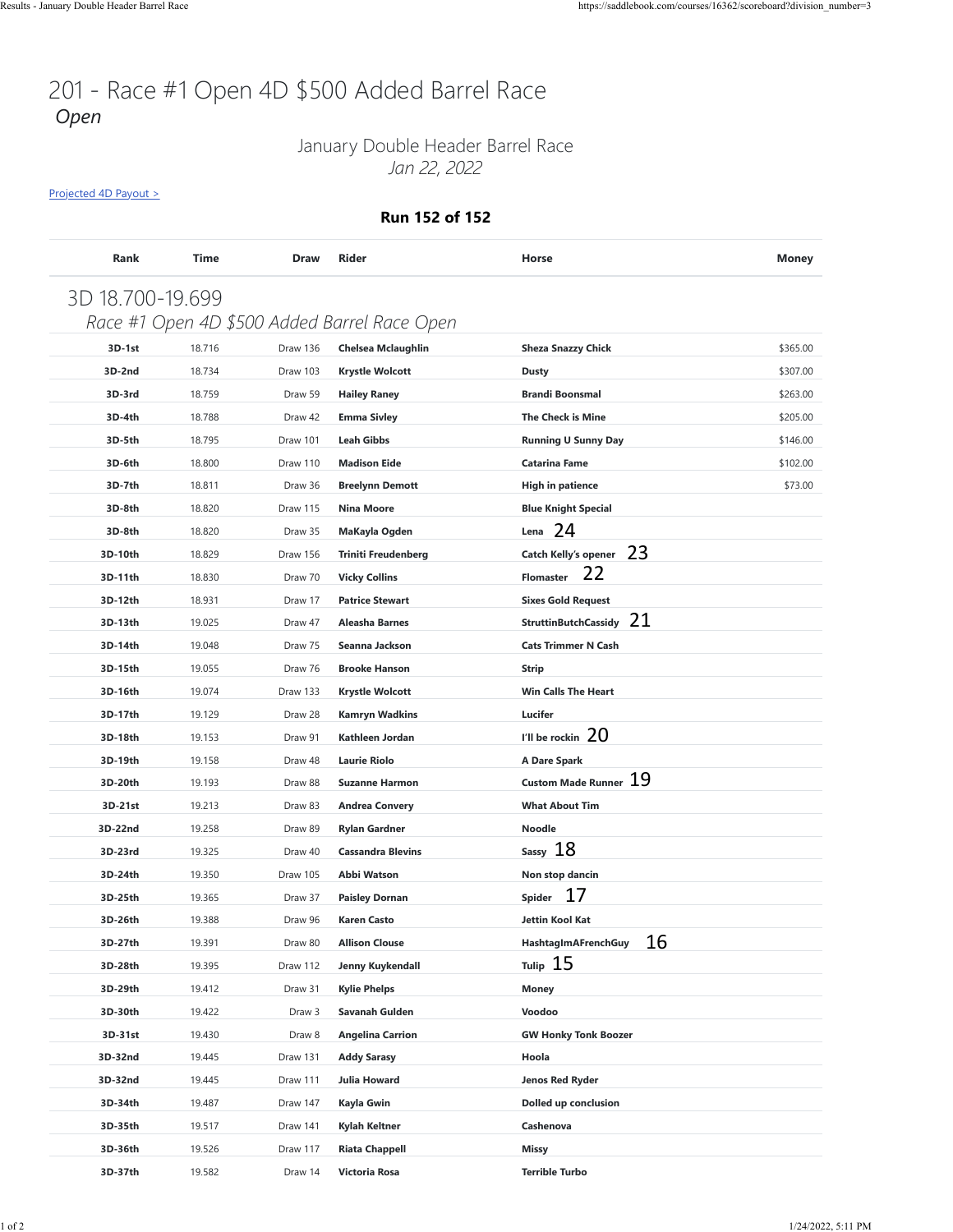| Rank      | Time   | Draw     | Rider                  | Horse                                                                                                                          | Money |
|-----------|--------|----------|------------------------|--------------------------------------------------------------------------------------------------------------------------------|-------|
| $3D-38th$ | 19.601 | Draw 146 | <b>Alicia Stirling</b> | <b>Hez FastNFrosted</b>                                                                                                        | 14    |
| 3D-39th   | 19.623 | Draw 71  | <b>Rachel Goupil</b>   | $_{\rm Jet}$                                                                                                                   |       |
| 3D-40th   | 19.631 | Draw 25  | Natalie Kellmann       | <b>EP Easy Doc</b>                                                                                                             |       |
| 3D-41st   | 19.652 | Draw 153 | <b>Cassidy Sabral</b>  | <b>Burning Ember</b>                                                                                                           |       |
|           |        |          |                        | © 2022, SaddleBook, LLC. All rights reserved. Please read ourprivacy statement and understand the benefits of ourterms of use. |       |
|           |        |          |                        |                                                                                                                                |       |
|           |        |          |                        |                                                                                                                                |       |
|           |        |          |                        |                                                                                                                                |       |
|           |        |          |                        |                                                                                                                                |       |
|           |        |          |                        |                                                                                                                                |       |
|           |        |          |                        |                                                                                                                                |       |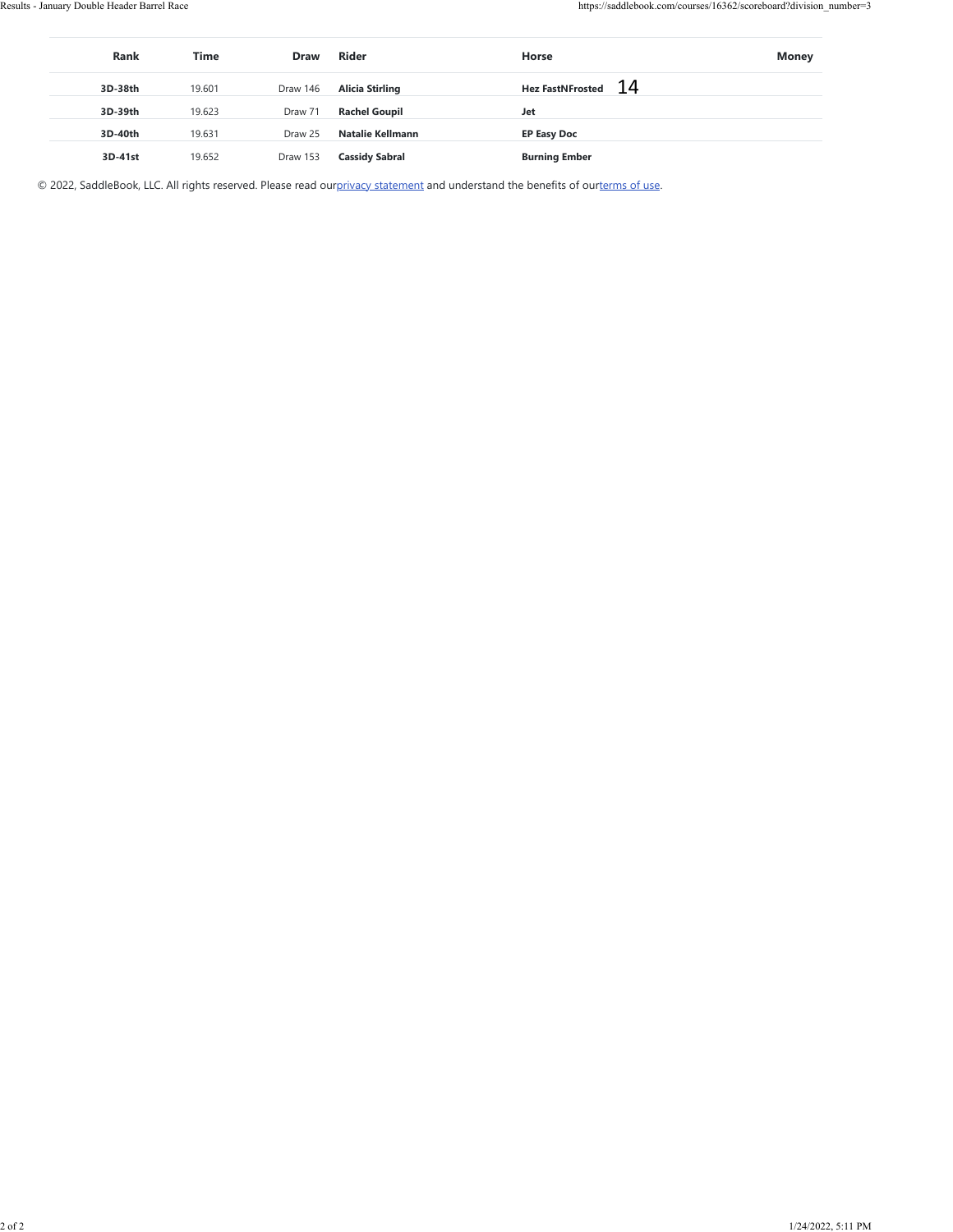### January Double Header Barrel Race *Jan 22, 2022*

[Projected 4D Payout >](https://saddlebook.com/courses/16362/scoreboard?division_number=4#payout-projection-16362)

#### **Run 152 of 152**

| Rank             | Time   | <b>Draw</b>       | <b>Rider</b>                                 | Horse                          | <b>Money</b> |
|------------------|--------|-------------------|----------------------------------------------|--------------------------------|--------------|
| 4D 19.700 to end |        |                   |                                              |                                |              |
|                  |        |                   | Race #1 Open 4D \$500 Added Barrel Race Open |                                |              |
| 4D-1st           | 19.705 | Draw 122          | <b>Tasha Holmes</b>                          | Pearl                          | \$318.00     |
| 4D-2nd           | 19.711 | Draw 12           | <b>Dianna Malley</b>                         | <b>Tipsy</b>                   | \$267.00     |
| 4D-3rd           | 19.723 | Draw 51           | Jennifer Breiner                             | 13<br>Dry Doc Bogie Bar        | \$229.00     |
| 4D-4th           | 19.726 | Draw 61           | <b>Holly Petersen</b>                        | Pete                           | \$178.00     |
| 4D-5th           | 19.740 | Draw 102          | <b>Katie Vick</b>                            | <b>Militant I Candy</b>        | \$127.00     |
| 4D-6th           | 19.787 | Draw 124          | <b>Tiana Shusta</b>                          | <b>Midnight Tiger</b>          | \$89.00      |
| 4D-7th           | 19.790 | Draw <sub>6</sub> | <b>Brittany Manner</b>                       | <b>Blue duck</b>               | \$64.00      |
| 4D-8th           | 19.835 | Draw 22           | <b>Makenzie Mills</b>                        | 12<br>Lexie                    |              |
| 4D-9th           | 19.857 | Draw 114          | <b>Ashley Wells</b>                          | <b>Chicks Tiger</b>            |              |
| 4D-10th          | 19.872 | Draw 145          | <b>Mindy Whitney</b>                         | <b>Cielo Hot Chic</b>          |              |
| 4D-11th          | 19.878 | Draw 64           | <b>Patrice Stewart</b>                       | <b>CL Major Firewater</b>      |              |
| 4D-12th          | 19.894 | Draw 154          | <b>Krystle Wolcott</b>                       | <b>Hair Pin Gator</b>          |              |
| 4D-13th          | 19.918 | Draw 149          | <b>Nelda Reyes</b>                           | Dream girl dun in lace         |              |
| 4D-14th          | 19.956 | Draw 67           | <b>Judy Hayes</b>                            | 11<br><b>Peppy Boone Shine</b> |              |
| 4D-15th          | 19.985 | Draw 95           | Joyce Williams                               | Spudtacular King $10$          |              |
| 4D-16th          | 19.993 | Draw 57           | <b>Kenzie Tindall</b>                        | <b>Pistol Annie</b>            |              |
| 4D-17th          | 20.135 | Draw 38           | <b>Tiana Shusta</b>                          | Lucy                           |              |
| 4D-18th          | 20.194 | Draw 7            | <b>Kylie Atteberry</b>                       | <b>Harley</b>                  |              |
| 4D-19th          | 20.200 | Draw 106          | <b>Cheyenne Thornton</b>                     | 9<br>Martha                    |              |
| 4D-20th          | 20.307 | Draw 100          | <b>Amanda Pate</b>                           | Sasha                          |              |
| 4D-21st          | 20.336 | Draw 73           | <b>Paisley Solferino</b>                     | Stella 8                       |              |
| 4D-22nd          | 20.421 | Draw 43           | <b>Claire Alred</b>                          | <b>Cricket</b>                 |              |
| 4D-23rd          | 20.438 | Draw 9            | <b>Joyce Williams</b>                        | 7<br>Ima Streakin Cash         |              |
| 4D-24th          | 20.491 | Draw 128          | <b>Aubrey Gist</b>                           | Peppys Big Gun                 |              |
| 4D-25th          | 20.641 | Draw 87           | Lisa Cresta                                  | Hurricane                      |              |
| 4D-26th          | 20.764 | Draw 46           | <b>Victoria Rosa</b>                         | <b>Blues Clues</b>             |              |
| 4D-27th          | 20.901 | Draw 15           | <b>Tristan Thomas</b>                        | Cash                           |              |
| 4D-28th          | 20.988 | Draw 66           | <b>Ashley Pelton</b>                         | Shady                          |              |
| 4D-29th          | 21.051 | Draw 53           | Katelyn Hanson                               | Luna                           |              |
| 4D-30th          | 21.107 | Draw 19           | Aleasha Barnes                               | <b>KM Chug N Firewater</b>     |              |
| 4D-31st          | 21.196 | Draw 109          | Kaitlynn Bilskie                             | Don'tcomeatmesideways          |              |
| 4D-32nd          | 21.436 | Draw 155          | <b>Valerie Constancio</b>                    | Ima Lena baby                  |              |
| 4D-33rd          | 21.473 | Draw 65           | <b>Katie Polley</b>                          | <b>Shes A Classy Badger</b>    |              |
| 4D-34th          | 21.728 | Draw 134          | Elizabeth Meza                               | Pixie                          |              |
| 4D-35th          | 21.740 | Draw 13           | <b>Danielle Burnett</b>                      | <b>Boons Detonator</b>         |              |
| 4D-36th          | 21.746 | Draw 84           | Machaela Sinclair                            | <b>Credit the Fling</b>        |              |
| 4D-37th          | 22.101 | Draw 23           | Allie Jordan                                 | <b>King Of The Party</b>       |              |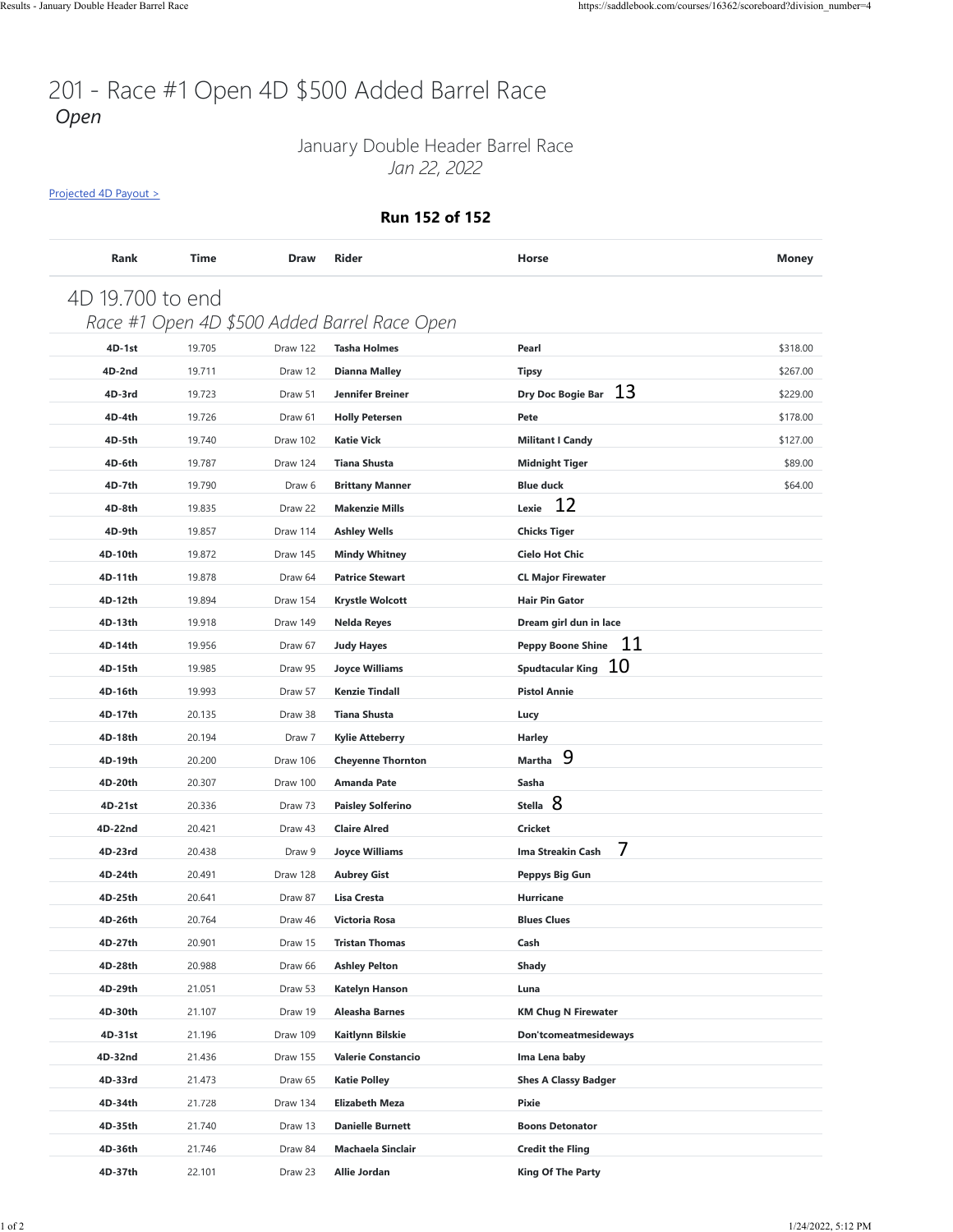| <b>Rank</b> | <b>Time</b> | <b>Draw</b>     | Rider                  | Horse                        | <b>Money</b> |
|-------------|-------------|-----------------|------------------------|------------------------------|--------------|
| 4D-38th     | 22,303      | Draw 10         | <b>Leslie Egelston</b> | Spyder                       |              |
| 4D-39th     | 22.802      | Draw 4          | Patti Lehman           | <b>Brandy's Mischief</b>     |              |
| 4D-40th     | 22,808      | <b>Draw 123</b> | Dona Reynolds          | <b>Hey Golly Miss Molley</b> |              |
| 4D-41st     | 23.159      | Draw 34         | <b>Heather Wright</b>  | Flo                          |              |
| 4D-42nd     | 24.826      | Draw 119        | Ali Link               | The Pon                      |              |
| 4D-43rd     | 25.440      | Draw 81         | <b>Kamryn Wadkins</b>  | <b>Swinging Andera Oak</b>   |              |
| 4D-44th     | 28.673      | Draw 140        | <b>Ali Link</b>        | Zola                         |              |

© 2022, SaddleBook, LLC. All rights reserved. Please read ou[rprivacy statement](https://saddlebook.com/privacy_policy) and understand the benefits of our[terms of use.](https://saddlebook.com/user_agreement)